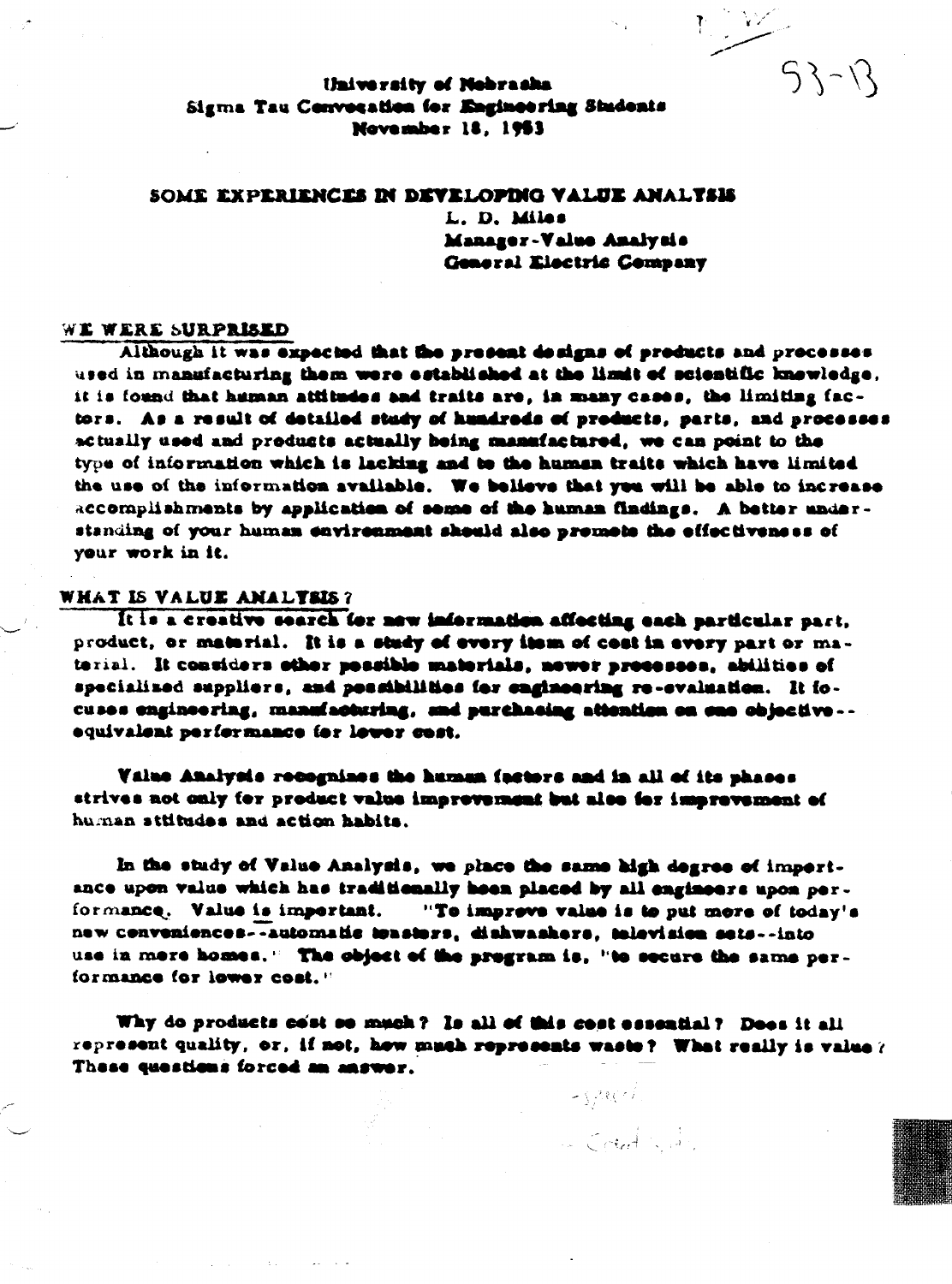## WHAT IS VALUE?

Value can roughly be called, the relationship of function to seet. Value is not established by material, labor, and other manufacturing cost inherent in a preduct. The value of a pengil is in its ability to handle well, appear well, and write well and its value is established by the lowest cest of semething to meet these functions. The "Value" of the "Home Coming Queen" is not determined by a microscopic examination of her blood and bones, but rather, her "Value" is established by a comparison with other "hilsses", evaluating her abilities against theirs, to please the eye and the imagination.

Why do so many products seem to lack value? What must we do to provide value to them?

### WE NEED MORE INFORMATION

We will try to help you find the answer. We will show that it lies some in the field of information but much in the area of human attitudes. For example, 10,000 1/2" bolts a foot long were needed. Everyone knew that bolts are so fully developed and mechanized that close interregation would yield nothing. Still, because this particular purchasing engineer did not accept the customary philosophy, he saved \$500 on the erder. Me found that they were used for making cable recis and a stud with two muts instead of a bolt with one nut accomplished the same job. Furthermore, he found that, if belts were to be used, the head could be left untrimmed and provide the equivalent of a washer at no extre cost--if we knew enough to order them that way--saving labor and washer costs.

We were to find lack of value often resulted from widespread lack of available information. For example, 700 gashsts per your of thin cerk-type material were being laid out and out by the machinist at a cost of \$4.15 each while spocialist suppliers whose sole basiness consists of making gashets could provide the same gasket for 154 dash in lots of 50. Again, 400 small knobs per year coat \$2.25 each and were being manufactured on the job while a olightly larger. mere convenient kash for use sould be purchased of specialist suppliers for 25¢.

# HOW ABOUT NUMAN ATTITUDES?

We were to find that lack of value often results because human beings won't use the information they have. We will be studying seems of the attitudes and traits which cause this result. There are, of course, many important attitudes but we can only single ent the few that are vital to Value Analysis.

We were to find that the cause of much unnecessary cost is about one-third lack of information and two-thirds personality traits and attitudes which inhibit the use of available information. For example, we saw yards of scarce costly asbestos paper stretched on the floor under a paint conveyor. Why? The answer-the fire safety committee would tolerate nothing but asbestos. These associated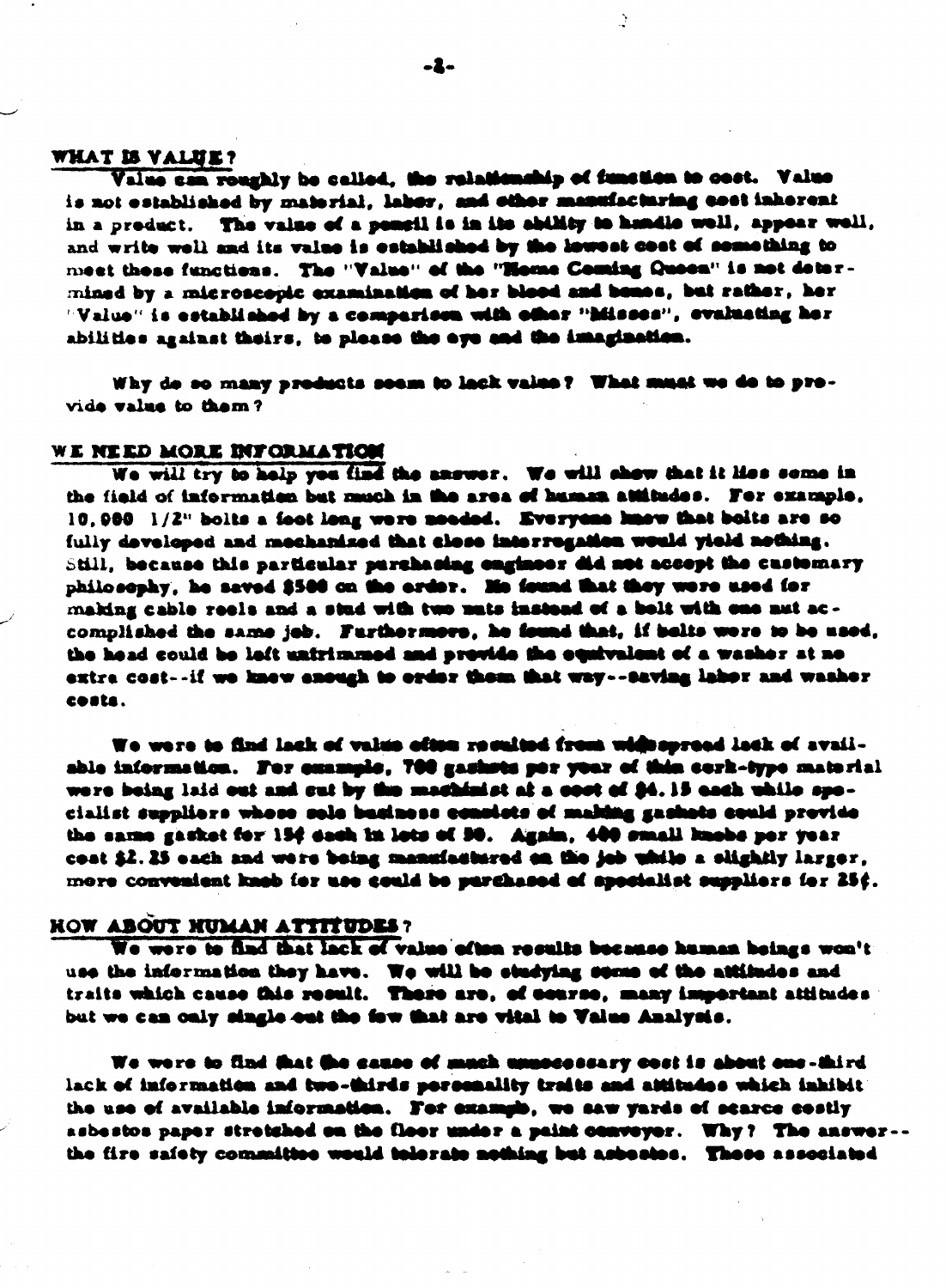with buying and using the asbestos had been content to accept this; however. prompted by Value Analysis, a buyer pressed further. Why not use a nonburning paper? A special paper manufacturer provided samples, the buyer provided the impetus, and the safety committee found that the paper also would not burn. So, it was approved at vastly lower cost.

In job after job, simpler, better, lower cost ways for design and manufacture were easily within reach, but were often unused. For example, the mentioned of a 1/4" J-bolt about 8" long on one of our high velame products called for cut threads." The engineer "know how to design a bolt" and "bow to specify threads"--or thought he did, and that is what is important. Actually, of changing from cut threads to rolled threads which allowed the part to change itions a screw machine part to a rolled thread part the strength was increased slightly and its cost was reduced from 10¢ to 2¢, saving \$80,000 per year.

### WHERE OUR HABITS TAKE US

Why is information which is so readily available not always used? For one reason--we ge where our habits take us. Our habits take us where we were yesterday. It took us 40 years to get from the 48" buggy wheel dewn to the 16 sutomobile wheel. If somebody drove a 1999 automobile into your yard tonight and offered it to you at today's prices, would you buy it? You wouldn't. Habit is too powerful! Look in your kitchen. Admittedly, we have been imitating the ice box in our refrigerator designs for 25 years. Now the new design is built right in the kitchen cabinets, so there is no tombstone in the kitchen. Basically, then, in all of our design werk we really are copying what we have and refining it. It really takes strong medicine to get us away into new ground. Many of you know of C. F. Mettering, the Vice President of Research in General Motors. He has one story that I think is so appropriate. He had quite a lot of rivairy with one of his associates in Detroit. They drove from Detroit to Dayton regularly - lived in Dayton. Kettering always drove it in 4 hours. His friend. said it coulan't be driven in 4 hours. Kettering said, "Next week you ride with me. He did. They made it in 4 hears. Mettering said, "There it is - 4 hours." Yeah, that's right," his friend said, "but you didn't stay on Route 21!" It's hard to get off of ' Koute 21.?

### GET OFF OF ROUTE 21 TO EVALUATE THE DESIGN"

We were to find that our designs and actions of today are yesterday refined. For example, in product design, the value of a preduct is the amount it would cost to reliably do the job which the product does. This control device, in performance, is a double circuit breaker. It handles 15 amperes 110 volts on each side of neutral so, in effect, it is two 15 ampere 110 volt circuit breakers. It costs \$12. Is it worth \$12? Our habits would lead us to look at each individual part. Can they be made of a different material, can they be combined, etc. ? Hewever, that is not a design evaluation.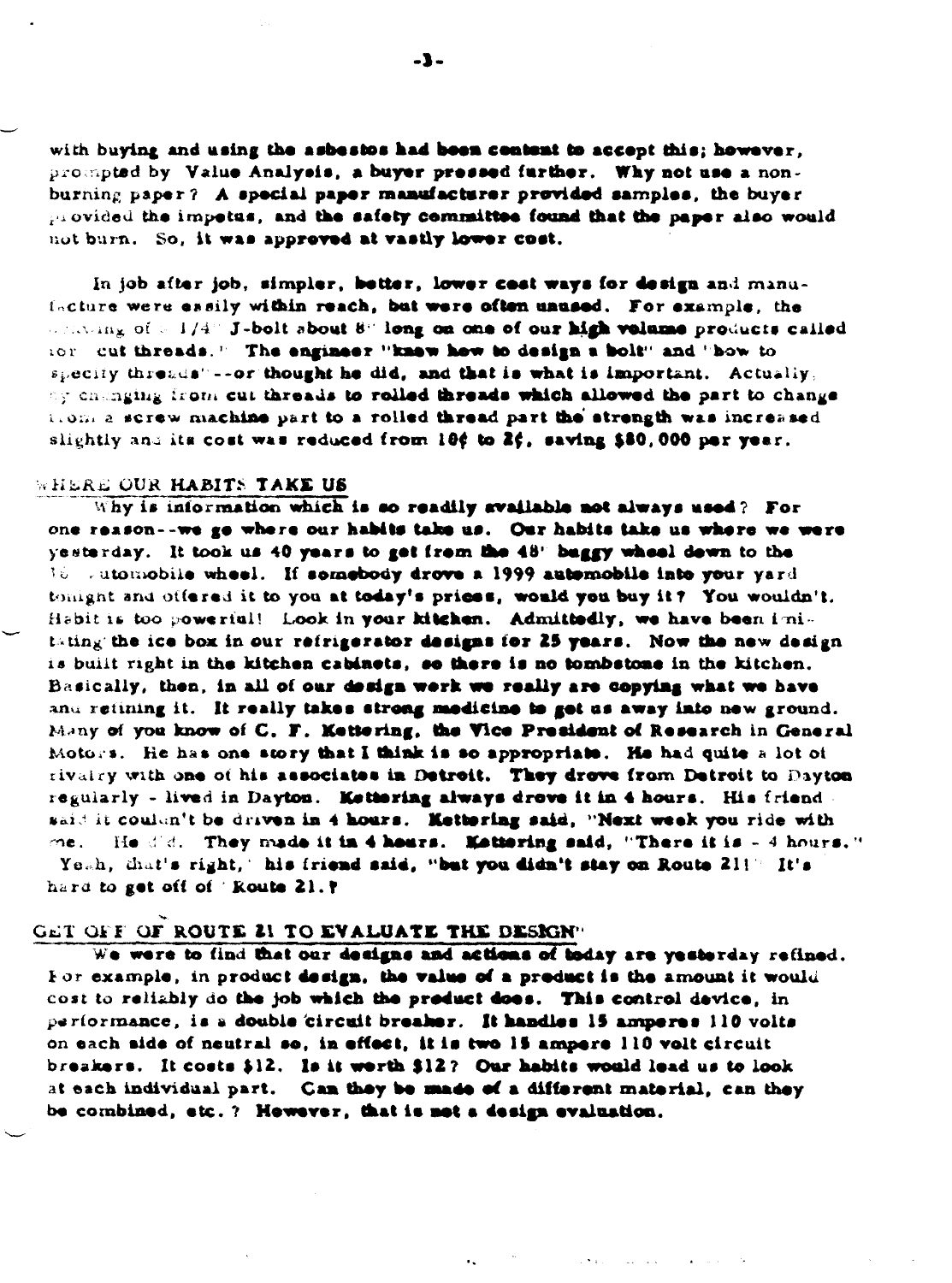What would it cost by other means to do an equally reliable job? This circuit breaker is designed (or home use. It cests \$1.50. It breaks 15 amperes at 110 volts. Presumably then, two of these, side by side, costing \$3 accomplish the basic function. Add \$1 for a mounting bex, commen handle, etc., and we have a two-circuit, 15-ampere, 110-volt breaker, not for \$12, but for \$4. Therefore, this evaluation has marked out an entirely new field. We will waste little time studying the detailed parts of the old design.

#### HOW STOPPABLE ARE YOU?

We were to find a ratio of 190 to 1 in the "stop-ability" of men. We were to find that this "stop factor" in humans rather than availability of materials, methods, or ideas often determines the degree of design excellence in our products, or the manufacturing precesses used, or the quality of our suppliers. For example, during the development of the hermetic sealed refrigerator unit now accepted and used throughout the entire industry, the welding specialist tola the chief engineer that it would be impossible to weld two cylindrical sections together as expansion and contraction would continuously crack the weld behind the torch. To accomplish the simple assignment, it was necessary to get a regular welder from the factory. The first weld was perfect.

Underwriters required a fibre backing to a heater, cesting as \$10,000/year. It always seemed to us to be unnecessary. So, using two of our Value Analysis teachings -- "Question what doesn't seem to make sense to us" and

"Eliminating Readblecks"

--we pressed Underwriters who admitted they could now see no reason for it. Now we save the \$10,000.

### EXPERIENCE ENSLIVES US

We were to find that where progressive change is essential, men become relatively powerless after prolonged experience on a job. For example, the personnel inverved had looked at a hab and shaft on one of our preducts so many times that they felt the present method of machining the hub and shaft and mounting together was the ultimate. A qualified but inexperienced man with a fresh viewpoint suggested die casting the hub on the machined shaft which previded the same product for less than half the cost.

We were to find that far too many individuals feel, although most would not admit it, that they are on trial for the past; so that, to habit, which prolongs yesterday, they add an active attack on anything different in their area of responsibility.

### ALL WORK IS DONE BY AVERAGE PEOPLE

On the average, all preducts are designed by average engineers--tooled up by average manufacturing men--bought by average purchasing men--and that brings an average yield on the investment. By skilled use of specialists and ssaistance of others, performance in all areas well above the average can be secured.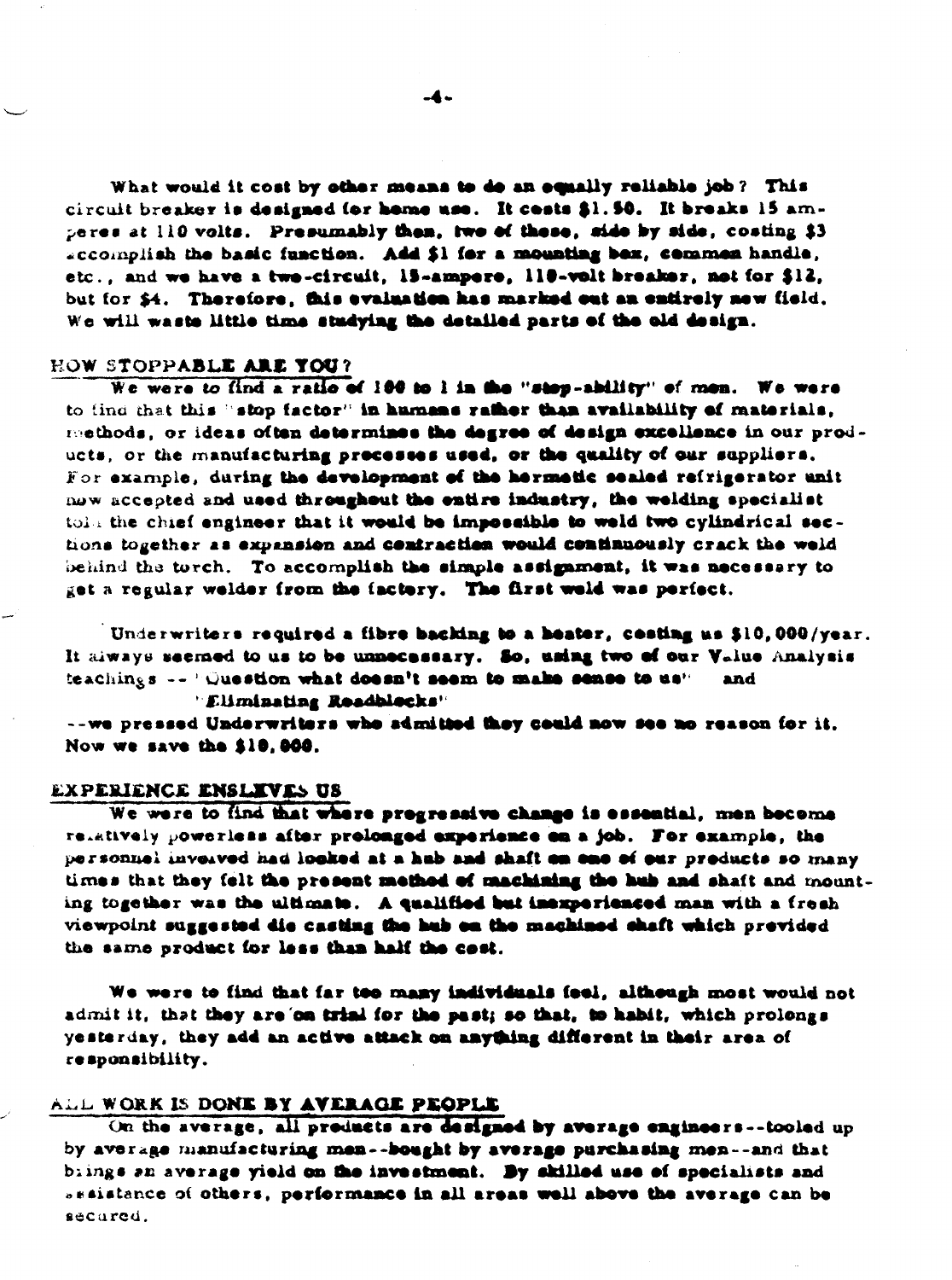### **WE BECOME HERMITS**

We were to find that most men given an assignment become hermits. We have design hermits, manufacturing hermits, buying hermits. Really, aside thom special assignments such as research, and many others, when a man is given a job--his boss places a high premium on results--not on whether he did all of it. Industrial companies are filled with sales engineering specialists who have a high degree of skill and knowledge in the use and application of their specialized products and processes and they are available to help all who call on them.

### WE'VE DONE IT THIS WAY FOR TWENTY YEARS

We were to find that most people think that the way things are done is about eight, but they may be off by a factor of ten to one. Evaluation of timer stude showed that instead of screw machine parts at 6¢, they became upsetter parts at  $1/3$  $\zeta$ --the same performance for  $1/15$  of the cost. In another case, a stud episcer costing 15¢ had functions of separating certain parts and holding certain pacts together. The same function was previded by a simple stud and a simple  $\mu_{\nu}$ scer at a total cost of 3 $\phi$ , reducing costs from 15 $\phi$  to 3 $\phi$ , saving \$51,000 s year.

We were purchasing 35,000 cap screws per year. When the Value Analysis engineer studied the function, he found that we then ran the thread on up to the head. Cost was \$118/M. He asked the vender if he couldn't supply them with the long thread. He could. The cost became \$24/M. Result: the same performance for 1/5 the cost."

#### IT WON'T WORK

We were to find that improvements in value cannot be made unless the men involved really want them to werk. Of course, nearly everyone says, and many believe, that they want new improvements to work. Is it actually true? As an example on the positive side, although everyone informed knows that it is practically impossible to resistance weld copper to copper, a young manufacturing engineer in one of our plants "wanted to do it." He didn't consult anyone iurther. He went at it and made it work, and new has a whole rew of machines making millions of copper to copper welds per year.

### **SO YOU CAN HANDLE A SLIDE RULE--CAN YOU WORK WITH PEOPLE?**

So, when you are learning the science of mathematics, materials, processes, an : natural law, you are working on a very necessary one-third of your equipment for life. What are you doing about the other two-thirds?

We have found that engineers with these qualifications do an excellent job in Value Analysis work.

- 1. Engineering or methods and planning experience supported by a general understanding of the preperties of materials and their uses.
- 2. A good creative imagination.